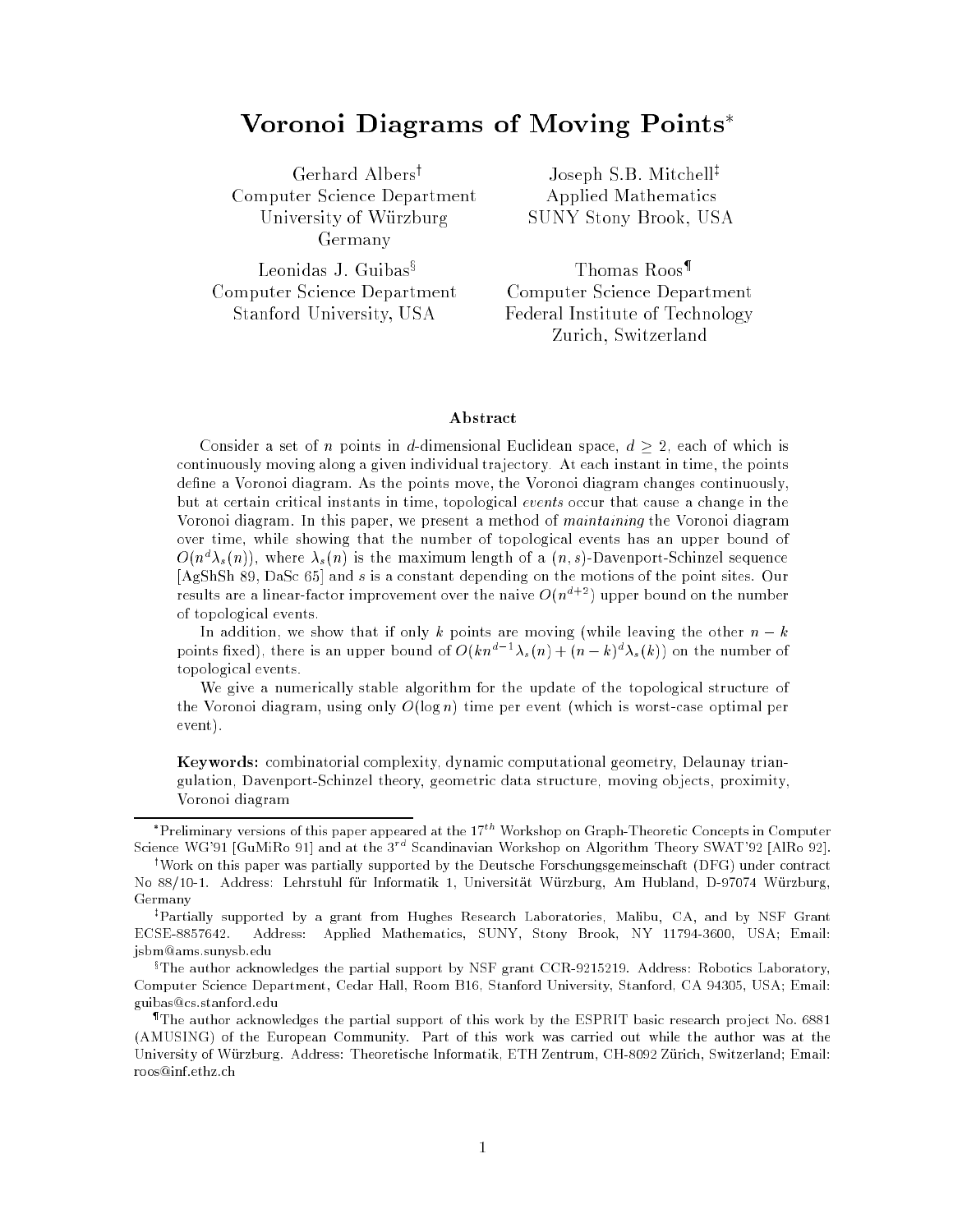#### 1Introduction

Voronoi diagrams are a fundamental tool expressing the proximity of geometric ob jects. So, it is not surprising that they appear in many variations in computational geometry as well as other related scientic areas (see [Au 90] for a survey on this topic).

A problem of recent interest has been that of allowing the set of objects  $S$  to vary continuously over time. This "dynamic" version has been studied in the case of points in the Euclidean plane by [AoImImTo 90, ImSuIm 89, Ro 90]. Most recently, [Al 91, Ro 91] generalized these ideas with respect to the dimension  $(d = 3)$  and the order of the Voronoi diagram.

In this paper, we consider the following problem: We are given a set  $S$  of  $n$  points in d-dimensional Euclidean space,  $d \geq 2$ , each of which is continuously moving along a given tra jectory. At each instant in time, the points dene a Voronoi diagram. As the points move, the Voronoi diagram changes continuously, but at certain critical instants in time, topological events occur that cause a change in the dual graph, the Delaunay diagram. Our goal is to characterize the elementary topological events in order to maintain the Voronoi diagram over time in some useful data structure.

The main result is to prove a new  $O(n^d |\lambda_s(n))$  upper bound on the number of topological events, where  $\lambda_s(n)$  denotes the maximum length of a  $(n, s)$ -Davenport-Schinzel sequence and s is a constant depending on the motions of the point sites. In the special case of points moving along polynomial curves of degree q (so-called polynomial q-motions), we get  $s = (d+2)q$ . As we will see, our results are a linear-factor improvement over the naive  $O(n^{d+2})$  upper bound.

In the case that only k of the n points of S are moving (while the remaining  $n - k$  stay fixed), our bound on the number of events becomes  $O(k n^{d-1} \lambda_s(n) + (n-k)^d \lambda_s(k))$ , which is approximately  $O(n^d)$  for fixed k. In addition to that, very recently [Ro 93a] proved that there is a tighter bound of  $O(k^{d+1}(n-k)^{[d/2]} + k^d \lambda_s(k))$  in the case of  $k \in O(\sqrt{n})$ . This should be contrasted with the best known lower worst-case bound of  $\Theta(k (n-k)^{[d/2]})$ . Thus, the major open problem in this area is to close the gap between the upper and lower worst-case bounds, i.e. to give tight worst-case bounds.

Finally, there are recent results by [HuKeKl 92, To 88] for dynamic Voronoi diagrams of rigidly moving sets of points. For  $g$  groups of  $n$  points each, they could prove an upper bound of  $O(g^m \wedge_s(g))$  events.

We also present a numerically stable algorithm for the update over time of the topological structure of the Voronoi diagram, using only  $O(\log n)$  time for each topological change. It is known [Ro 91, Ro 93b] that this update time is worst-case optimal (even in the planar case).

#### 2Preliminaries

This section briefly summarizes the elementary definitions and properties of  $d$ -dimensional Euclidean Voronoi diagrams,  $d \geq 2$ , of point sets. As usual, we let  $d(.,.)$  denote Euclidean distance. At the beginning, we are given a finite set

$$
S := \{P_1, \ldots, P_n\}
$$

of  $n > d + 2$  sites in d-dimensional Euclidean space  $\mathbb{E}^d$ ,  $d > 2$ . (As usual, the dimension d is assumed to be a constant.) The perpendicular *bisector of*  $P_i$  *and*  $P_j$  is defined to be the hyperplane

$$
B_{ij} := \{ x \in \mathbb{R}^d \, | \, d(x, P_i) = d(x, P_j) \}.
$$

The (convex) Voronoi polygon/polyhedron of  $P_i$  is given by

$$
v(P_i) := \{ x \in \mathbb{R}^d \, | \, \forall_{j \neq i} \, d(x, P_i) \leq d(x, P_j) \}.
$$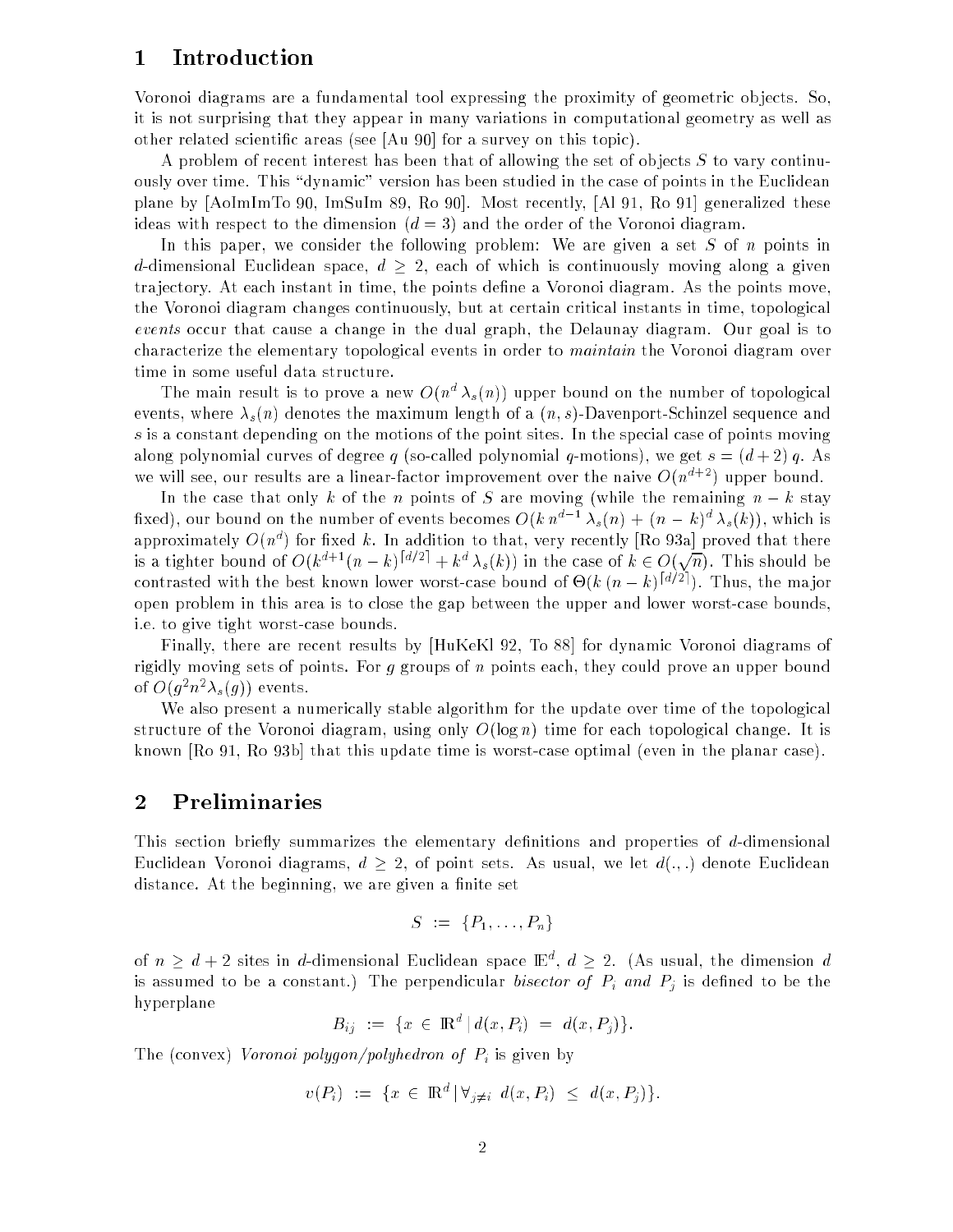The vertices of the Voronoi polyhedrons are called Voronoi points and the bisector portions on the boundary are called *Voronoi edges/k-faces* (according to their affine dimension k). Finally the Voronoi diagram of  $S$  is defined by

$$
VD(S) := \{v(P_i) \,|\, P_i \in S\}.
$$

The embedding of the Voronoi diagram into d-dimensional real space provides a graph that we call the geometrical structure of the underlying Voronoi diagram.

Now we turn our attention to the dual graph of the Voronoi diagram, the so-called *Delaunay triangulation/graph DT(S)*. If S is in general position  $-$  i.e. no  $d+2$  points of S lie on a common hypersphere and no  $d + 1$  points of S lie on a common hyperplane — every Voronoi  $(d-i)$ -face in  $VD(S)$  corresponds to an i-face in  $DT(S)$ , for  $i = 0, \ldots, d$ .

In the following, we use a *one-point-compactification* to simplify our discussion. We augment set S by adding the "point at infinity"  $\infty$ , yielding a new set of sites

$$
S' := S \cup \{\infty\}.
$$

The extended Delaunay graph is then given by

$$
DT(S') = DT(S) \cup \{ (P_i, \infty) | P_i \in S \cap \partial CH(S) \}.
$$

So, in addition to the Delaunay graph  $DT(S)$ , every point on the boundary of the convex hull  $\partial CH(S)$  is connected to  $\infty$ . We call the underlying graph of the extended Delaunay graph  $D$ 1 (S) ) the topological structure of the Voronoi diagram. In contrast with  $D$ 1 (S),  $D$ 1 (S) ) has the nice property that there are exactly  $d+1$   $(d+1)$ -tuples adjacent to each  $(d+1)$ -tuple in  $D$  (S). This will significantly simplify the description of the algorithm presented below.

Next, we adopt two functions trom [GuSt 85] providing a nice classification of the  $(a + 1)$ tuples of the extended Delaunay graph  $DI$  (S). In particular, let  $v(P_0, \ldots, P_d)$  denote the center of the hyperball  $C(P_0, \ldots, P_d)$  of  $d+1$  sites  $P_0, \ldots, P_d \in S$ , we have:

$$
\{P_0, \ldots, P_d\} \in DT(S') \iff v(P_0, \ldots, P_d) \text{ is a Voronoi point in } VD(S).
$$
  
\n
$$
\iff C(P_0, \ldots, P_d) \text{ contains no point of } S \text{ in its interior.}
$$
  
\n
$$
\iff \forall_{P' \in S \setminus \{P_0, \ldots, P_d\}} \text{OUTSIDE}(P_0, \ldots, P_d, P') :=
$$
  
\n
$$
\text{sign} [\text{VOL}(P_0, \ldots, P_d) * \text{INS}(P_0, \ldots, P_d, P')] = 1.
$$

Naturally, an analogous statement can be given for the extended  $(d+1)$ -tuples. If  $\{P_0, \ldots, P_d\}$ and  $\{P_0,\ldots,P_{d-1},\infty\}$  are adjacent  $(a+1)$ -tuples in  $DI$  (5) with  $VOL(P_0,\ldots,P_d)>0,$  we have:

$$
\{P_0, \ldots, P_{d-1}, \infty\} \in DT(S') \iff P_0, \ldots, P_{d-1} \text{ are the vertices of a } (d-1)\text{-face on} \text{the boundary of the convex hull } \partial CH(S).
$$
  

$$
\iff \forall_{P' \in S \setminus \{P_0, \ldots, P_{d-1}\}} \text{ OUTSIDE}(P_0, \ldots, P_{d-1}, \infty, P') :=
$$
  

$$
\text{sign } [\text{VOL}(P_0, \ldots, P_{d-1}, P')] = 1.
$$

The proof of these statements is straightforward. In the following, these classications will be very useful characterizing the elementary topological events of two- and higher dimensional dynamic Voronoi diagrams.

<sup>1</sup> These functions VOL and INS (mnemonic for "volume" and "insphere") are dened as follows:

$$
\text{VOL}(P_0, \ldots, P_d) := \left| \begin{array}{cccc} 1 & P_{01} & \ldots & P_{0d} \\ \vdots & \vdots & & \vdots \\ 1 & P_{d1} & \ldots & P_{dd} \end{array} \right|, \quad \text{INS}(P_0, \ldots, P_{d+1}) := \left| \begin{array}{cccc} 1 & P_{01} & \ldots & P_{0d} & P_{01}^2 + \cdots + P_{0d}^2 \\ \vdots & \vdots & & \vdots \\ 1 & P_{d1} & \ldots & P_{dd} & P_{d1}^2 + \cdots + P_{dd}^2 \\ 1 & P_{d+11} & \ldots & P_{d+1d} & P_{d+11}^2 + \cdots + P_{d+1d}^2 \end{array} \right|
$$

 $\mathbf{r}$  $\mathbf{r}$  $\mathbf{r}$  $\mathbf{r}$  $\mathbf{r}$  $\mathbf{r}$  $\mathbf{r}$  $\mathbf{r}$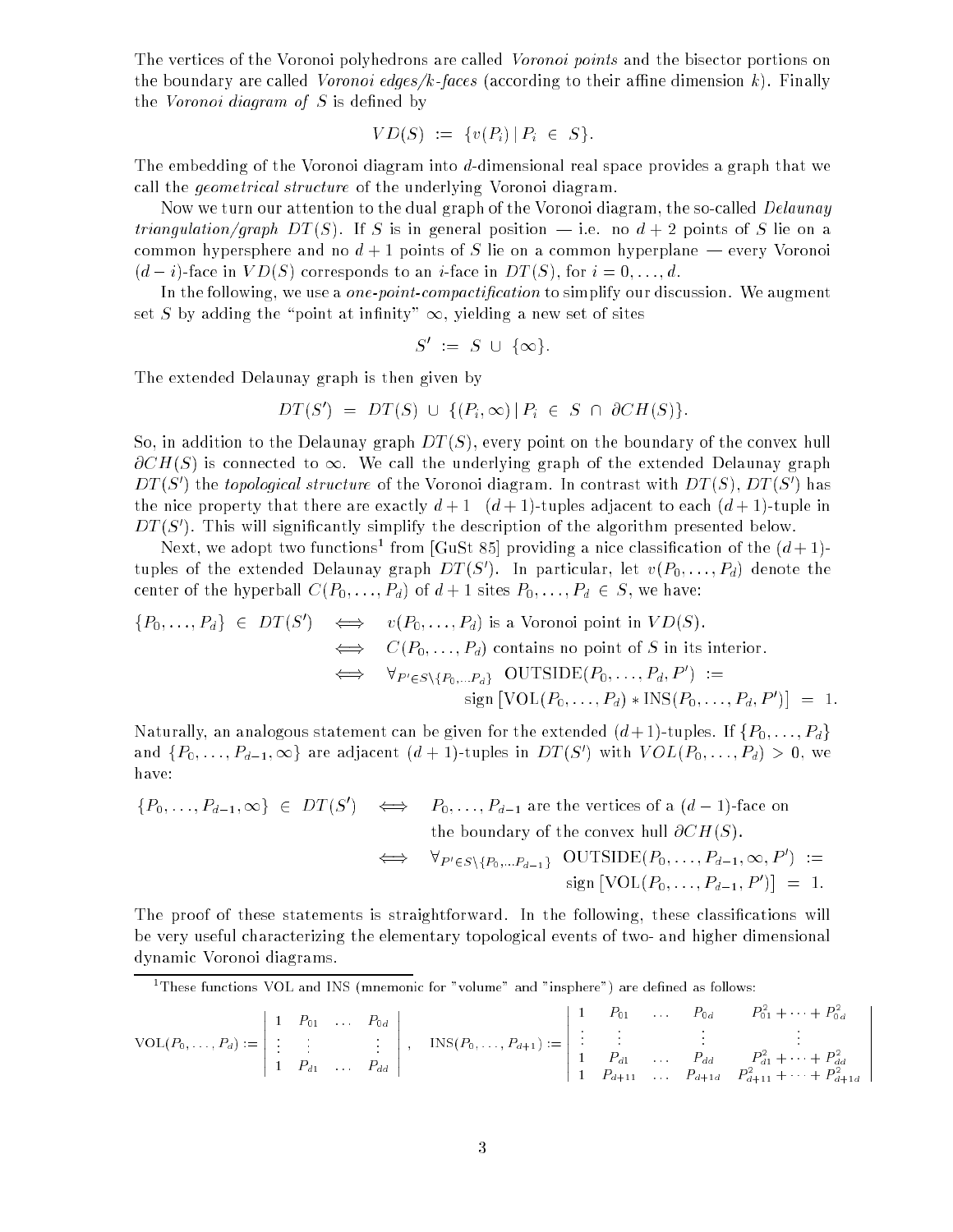#### 3Voronoi Diagrams of Moving Points

The contents of this section is to describe the changes in the topological structure of a set of continuously moving points in d-dimensional Euclidean space  $\mathbb{E}^{d}$ ,  $d \geq 2$ . For that, we are given a finite set of  $n \geq d + 2$  continuous trajectory curves in d-dimensional Euclidean space  $\mathbb{E}^d$ ,  $S := S(t) := \{P_1(t), \ldots, P_n(t)\}.$  Thereby the points are allowed to appear or disappear according to a specific life cycle. We make the following assumptions about the trajectories: First, we assume that the points move without collisions, or in other words:

$$
\forall_{i \neq j} \ \forall_{t \in \mathbb{R}} \ P_i(t) \neq P_j(t).
$$

In addition, we demand the existence of an instant  $t_0 \in \mathbb{R}$  when  $S(t_0)$  is in general position; this is necessary to obtain a definite topological structure at the starting position  $t_0$ .

Now, consider the situation at a moment  $t \in \mathbb{R}$  when all points in  $S(t)$  are in general position. On the one hand, by investigating the continuity of a suitable product of determinants, it is easy to see that a sufficiently small continuous motion of the points does not change the fact that the points are in general position. On the other hand, the topological structure  $DI$  (S) ( $S$ is completely determined by the *active* Voronoi points which currently appear in  $VD(S)$  and by the d-tuples of sites forming the boundary of the convex hull  $\partial CH(S)$ . Therefore, the topological structure can only change in the following two different situations:

Case (1) The appearance (disappearance) of an inactive (active) Voronoi point.

Case (2) The appearance (disappearance) of a point on the boundary of the convex hull.

However, in both cases the loss of general position of the points  $S(t)$  is necessary for changing the topological structure  $DI$  (S<sub>0</sub>). This proves that the topological structure  $DI$  (S<sub>0</sub>) is locally stable as long as the points are in general position.

In order to address the question of sufficient conditions, we proceed with an investigation of the elementary changes of the topological structure of a Voronoi diagram. In the two-dimensional case, it is well-known (see, e.g., [Ro 90]) that such elementary changes can be described as  $\,$  swaps  $\,$  of adjacent triangles in  $D$  (S)  $\,$  (cf. Figure 1). However, in higher dimensions these transitions turn out to be more complex.



Figure 1: A reversible swap, i.e. a (2,2)-transition of neighboring Delaunay triangles in IR<sup>2</sup> .

In our first case above, an inactive Voronoi point  $v(P_0, \ldots, P_d)$  becomes activated, if the last point  $P_{d+1} \in S$  leaves the variable circumsphere  $C(P_0, \ldots, P_d)$ . As well, an active Voronoi point  $v(P_0, \ldots, P_d)$  becomes inactivated, if a point  $P_{d+1} \in S$  enters this variable circumsphere. Additionally, we assume at that instant  $t^+$  (when  $a + 2$  points lie on a common hypersphere)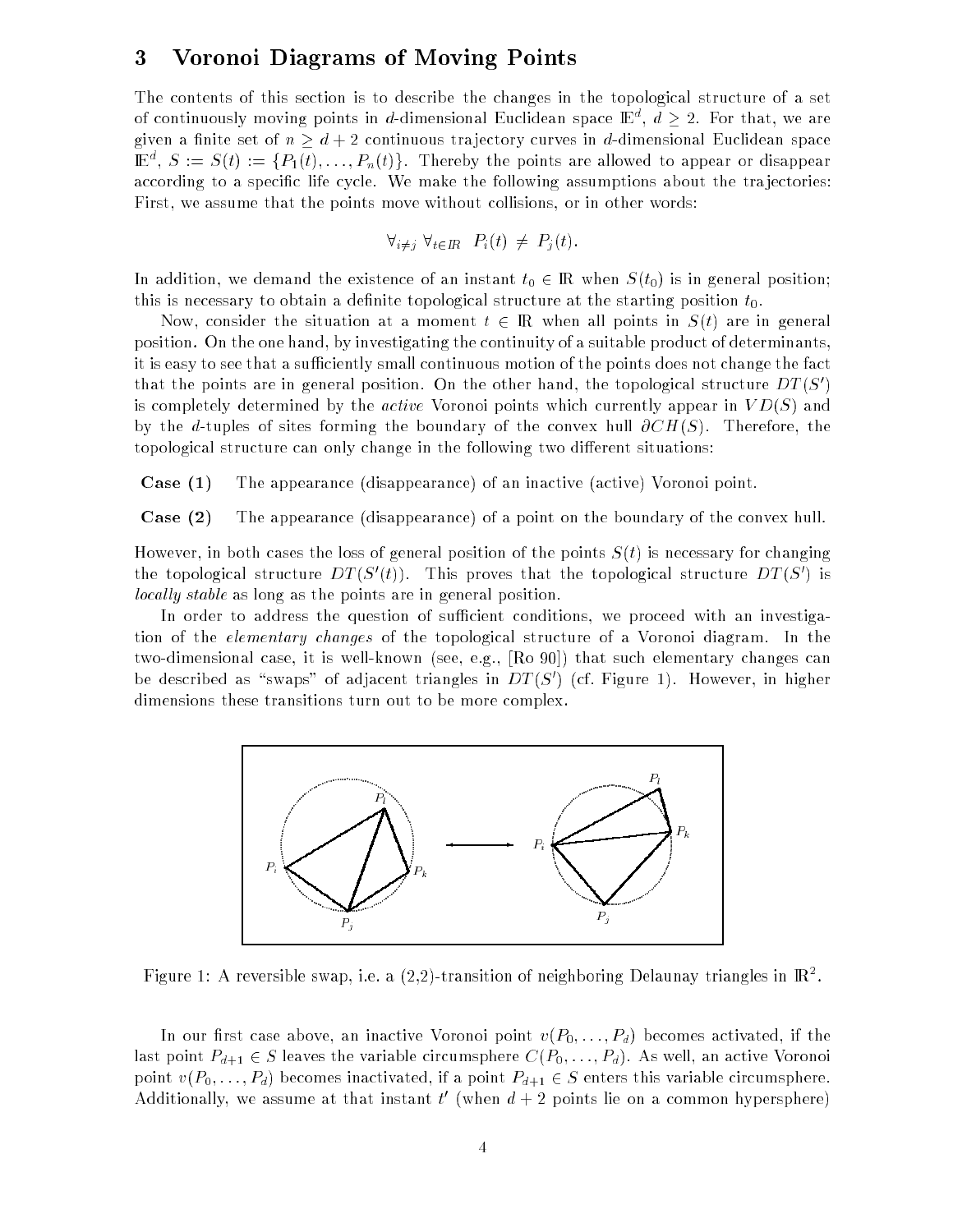that no further point of S lies on the boundary of the circumsphere  $C(P_0, \ldots, P_d)$ . If we select  $\varepsilon > 0$  sufficiently small, the entrance of the point  $P_{d+1}$  can be described as follows:

$$
\text{OUTSIDE}(P_0, \dots, P_d, P_{d+1})(t' - \varepsilon) = 1,
$$
  
OUTSIDE}(P\_0, \dots, P\_d, P\_{d+1})(t' + \varepsilon) = -1,  

$$
\forall_{P' \in S \setminus \{P_0, \dots, P_{d+1}\}} \ \forall_{t \in [t' - \varepsilon, t' + \varepsilon]} \ \text{OUTSIDE}(P_0, \dots, P_d, P')(t) = 1.
$$

In fact, this corresponds to a real *zero-crossing* of the function  $\text{OUTSIDE}(P_0, \ldots, P_{d+1})$  because the point  $P_{d+1}$  changes on what side of the sphere  $C(P_0, \ldots, P_d)$  it lies at the instant  $t$ .

How can we describe the resulting change of the topological structure? For that, we investigate the active  $(d+1)$ -tuples of  $DI$  ( $U=\varepsilon$ )) at an instant  $U=\varepsilon,$  with  $\varepsilon>0$  sumclently small. At first, it is apparent that the *local* topological structure in the neighborhood of  $v(P_0, \ldots, P_d)$ is completely determined by the points  $S_d := \{P_0, \ldots, P_{d+1}\}.$  Thus, we only have to consider all  $d+2$  subsets of points of  $S_d$  of size  $d+1$ . These subsets can be generated, for example, by eliminating the *i*-th element for  $i = 0, \ldots, d+1$ , respectively. So, let

$$
\pi_i := \begin{cases}\n(P_1, \ldots, P_{d+1}) & i = 0, \\
(P_0, \ldots, P_{i-1}, P_{i+1}, \ldots, P_{d+1}) & \text{iff} \quad 1 \leq i \leq d, \\
(P_0, \ldots, P_d) & i = d+1,\n\end{cases}
$$

denote the sequence which has been obtained after eliminating the i-th element. Using the fact, that the determinants considered are alternating forms (i.e. transposing two rows in any determinant changes its sign), we'll prove now that there exists a complete, disjoint partition of the  $\pi_i$ 's into two subsets A and B, with  $2 \leq |A|, |B| \leq d$ , such that:

$$
(*)\begin{cases}\n\forall_{\pi_i \in A} \quad \text{OUTSIDE}(\pi_i, P_i)(t' - \varepsilon) = 1 \quad \text{and} \quad \text{OUTSIDE}(\pi_i, P_i)(t' + \varepsilon) = -1, \\
\forall_{\pi_i \in B} \quad \text{OUTSIDE}(\pi_i, P_i)(t' - \varepsilon) = -1 \quad \text{and} \quad \text{OUTSIDE}(\pi_i, P_i)(t' + \varepsilon) = 1, \\
\forall_{P' \notin \pi_i \cup P_i} \forall_{t \in [t' - \varepsilon, t' + \varepsilon]} \quad \text{OUTSIDE}(\pi_i, P')(t) = 1.\n\end{cases}
$$

These equations are obviously equivalent (due to the classication above) to the following so-called (*t*, *j*)-*transition*- of the local topological structure:

$$
\{\pi_i \in DT(S'(t'-\varepsilon)) \mid \pi_i \in A\} \quad \longleftrightarrow \quad \{\pi_i \in DT(S'(t'+\varepsilon)) \mid \pi_i \in B\}.
$$

Next, we proceed by constructing the announced sets A and  $B$ :

$$
A := \{\pi_i \mid \text{sign}[\text{VOL}(P_0, \ldots, P_d)] = -\text{sign}[\text{VOL}(P_0, \ldots, P_{i-1}, P_{d+1}, P_{i+1}, \ldots, P_d)]\},
$$
  
\n
$$
B := \{\pi_i \mid \text{sign}[\text{VOL}(P_0, \ldots, P_d)] = \text{sign}[\text{VOL}(P_0, \ldots, P_{i-1}, P_{d+1}, P_{i+1}, \ldots, P_d)]\}.
$$

In other words, set A and set B include all  $\pi_i$ 's where  $P_i$  and  $P_{d+1}$  lie on different sides or on the same side of the hyperplane spanned by the sites  $P_0, \ldots, P_{i-1}, P_{i+1}, \ldots, P_d$ , respectively. Thereby, we assume that the sites of  $\pi_i$  do not change their orientation at the instant  $\iota$  . Now, if we use the fact that the sequence  $(\pi_i, P_i)$  can be obtained from the sequence  $(P_0, \ldots, P_{d+1})$ by  $d - i + 1$  transpositions, we have for any  $\pi_i \in A$ :

 $OUTSIDE(\pi_i, P_i)$  $=$  sign  $[VOL(\pi_i)]$  \* sign  $[INS(\pi_i, P_i)]$  $= (-1)^{d-i}$  sign  $[{\rm VOL}(P_0, \ldots, P_{i-1}, P_{d+1}, P_{i+1}, \ldots, P_d)]$  \*  $(-1)^{d-i+1}$  sign  $[{\rm INS}(P_0, \ldots, P_{d+1})]$  $=(-1)^{d-i+1}$  sign  $[{\rm VOL}(P_0, \ldots, P_{i-1}, P_i, P_{i+1}, \ldots, P_d)]$  \*  $(-1)^{d-i+1}$  sign  $[{\rm INS}(P_0, \ldots, P_{d+1})]$  $OUTSIDE(P_0, \ldots, P_{d+1}).$ 

<sup>&</sup>lt;sup>2</sup>Thereby, i and j denote the cardinality of set A and B, respectively.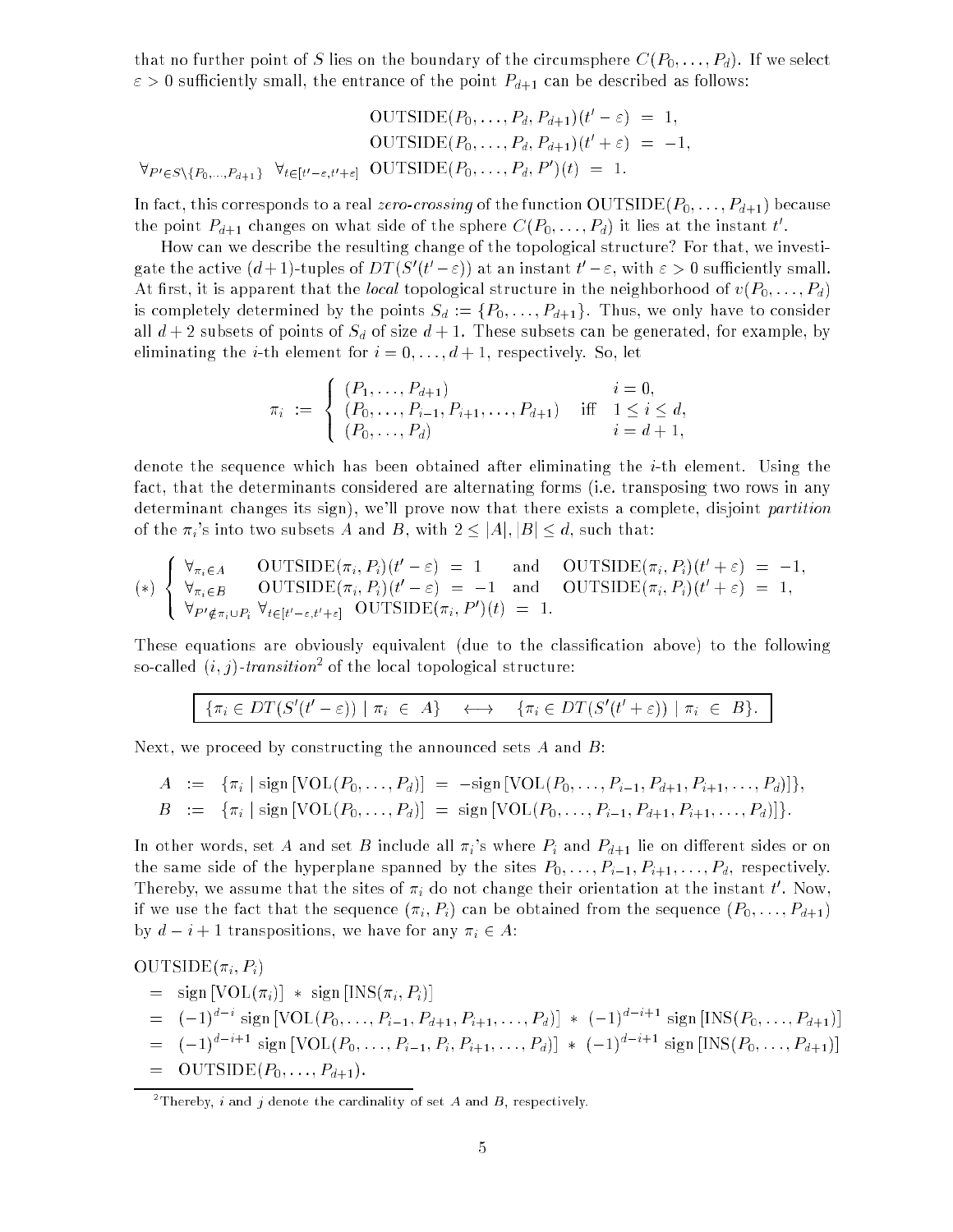

Figure 2: A reversible (2,3)-transition with the active Delaunay ( $a+1$ )-tuples in IR3.

Analogously, we obtain for any  $\pi_i \in B$ :  $\text{OUTSIDE}(\pi_i, P_i) = -\text{OUTSIDE}(P_0, \ldots, P_{d+1})$ . With that, the desired equations  $(*)$  hold immediately. Notice that there always exists such a hyperplane spanned by the sites  $P_0, \ldots, P_{i-1}, P_{i+1}, \ldots, P_d$  separating  $P_i$  and  $P_{d+1}$ , which proves  $|A| \geq 2$ . The proof of  $|B| \geq 2$  is also straightforward. A three-dimensional example of a (2,3)transition is depicted in Figure 2 (from [Al 91]). The transition described is also equivalent to a fusion of the corresponding Voronoi points, which come together and disappear at the instant  $t$  , and the creation of new (dual) voronoi points  $-$  according to the transition rule above.

Considering our second case, the appearance or disappearance of a point  $P_-\in \mathcal{S}$  on the boundary of the convex hull  $\partial CH(S)$  is equivalent to the activation or deactivation of the extended Delaunay edge  $(F, \infty)$ .

At first,  $\{F_-, \infty\}$  becomes activated, if  $F_-$  enters the boundary of the convex null on a  $(d-1)$ -face formed by the sites  $(P_0, \ldots, P_{d-1})$ . According to the classification above, the circumsphere  $C(P_0, \ldots, P_{d-1}, F$  ) contains no points in its interior already shortly before  $F$ enters the boundary of the convex hull. If we assume at the instant of coplanarity, that no other point of S lies on the hyperplane  $H$  formed by these points and if we regard the interior of the infinite sphere through the points  $P_0, \ldots, P_{d-1}$  and  $\infty$  as the open halfspace that is bounded by the hyperplane H and lies outside the convex hull  $CH(S)$ , then we can apply the results of our first case. The deactivation of the edge  $(P^*,\infty)$  can be dealt with analogously. To summarize our results, we present the following theorem.

**Theorem I** Elementary changes in the topological structure DI(S) of the Voronoi atagram  $V D(S)$  are characterized by  $(i, j)$ -transitions of adjacent  $(a + 1)$ -tuples in  $D I(S)$ , except in degenerate cases. Thereby, the indices obey the conditions  $i + j = d + 2$  and  $2 \leq i, j \leq d$ .

According to this, we have solved the question concerning *sufficient* conditions. Roughly speaking, topological events are characterized by non-degenerate loss of local general position,

 $^3$ If we replace  $P_m$  by  $\infty$ , the activation of the extended dual edge  $(P_i,\infty)$  can be regarded as a left-to-right transition in Figure 2.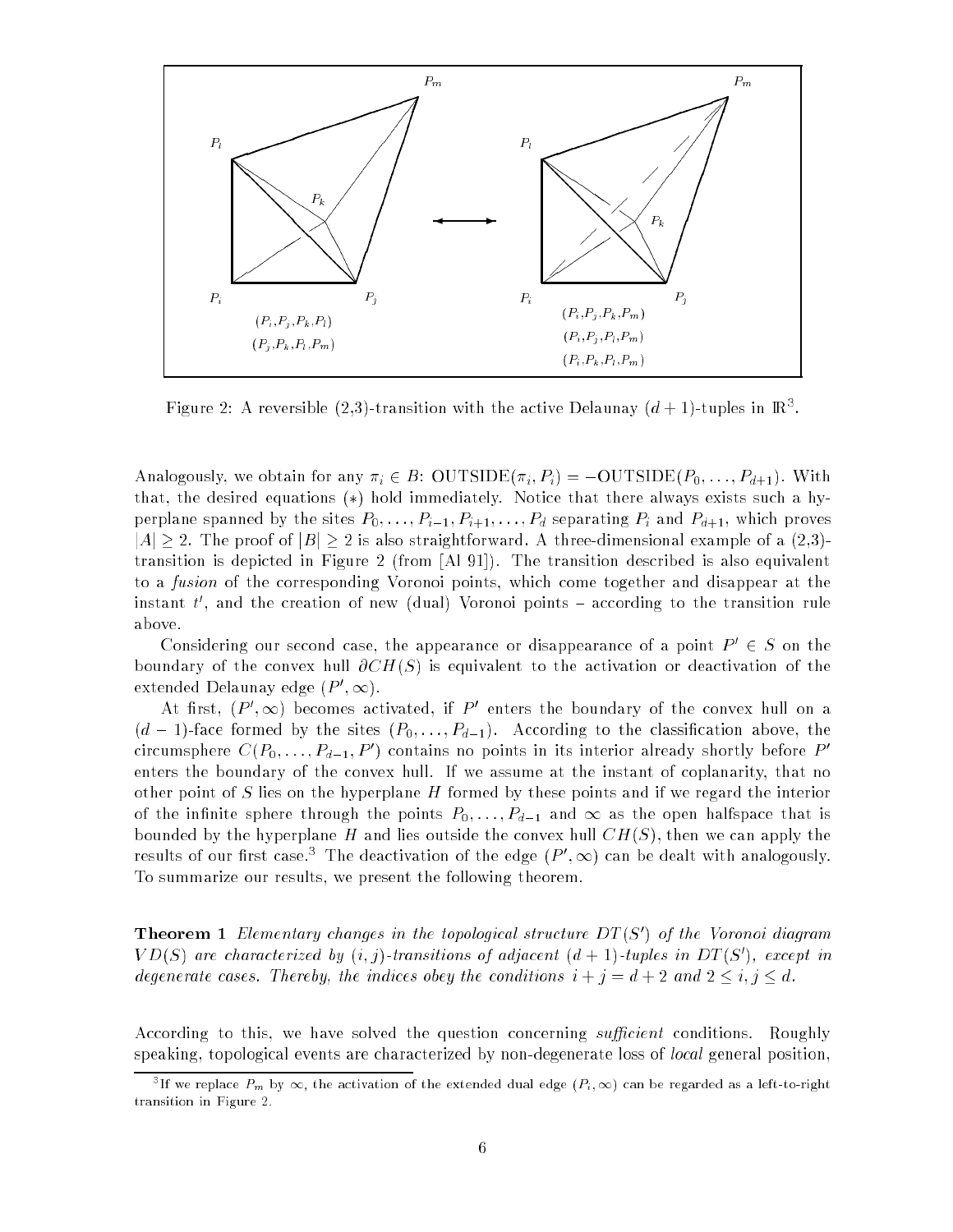i.e. the loss of general position of adjacent  $(d + 1)$ -tuples in the topological structure. Notice, that the same topological events are generated by several pairs of  $(d+1)$ -tuples representing the same sites. In this connection, the *original advantage* of the one-point compactification becomes apparent. It allows us the convenience of treating both cases similarly: as simple transitions in the extended dual graph  $DI$  (S).

Up to now, we have been ignoring a technicality caused by degeneracies: it may be that more than  $d+2$  points in  $S(t)$  are lying on a common hypersphere at the same instant or that more than  $d+1$  points in  $S(t)$  are coplanar at the same instant. In both cases, we recalculate the local topological structure of the interior of the convex polygon described by the points at a moment  $t + \varepsilon$ . However, it is necessary to select  $\varepsilon > 0$  in such a way, that the moment of recalculation precedes the next topological event.

#### 4New Upper Bounds

In this section, we present a new upper bound on the number of topological events. As we have seen in the previous section, topological events are characterized by loss of general position. So, it is quite natural to assume that there exist at most  $s \in O(1)$  zeros of the functions  $INS(...)$  and  $VOL(...)$  which are computable in constant time each. Indeed, this additional assumption can be regarded as a certain kind of *non-periodicity* condition, which is achieved, for example, in the case of polynomial curves of bounded degree. This assumption implies that each subset of  $S$  of size  $a + 2$  generates at most a constant number of topological events  $\sim$   $\sim$   $\sim$   $\sim$   $\sim$   $\sim$  $\binom{n+1}{d+2}$  $\in$   $O(n^{d+2})$  upper bound on the number of topological events. By a Davenport-Schinzel argument, we improve this naive upper bound by (roughly) a linear factor.

First of all, we have a short look at the construction in the two-dimensional case. The basic observation is that every topological event is related to one quadrilateral, i.e. to one pair of adjacent triangles, leaving the four bounding Delaunay edges of this quadrilateral unchanged. With that, we are able to determine the total number of topological events by adding for every imaginable Delaunay edge  $(P_i, P_j)$  the number of adjacent topological events that do not destroy this edge. This provides an  $O(\lambda_s(n))$  upper bound on the number of changes for each pair of points and results in an  $O(n^2 \lambda_s(n))$  upper bound in total [GuMiRo 91].

A similar construction can be done in higher dimensions [AlRo 92]. It is clear that the maximum number of extended topological events is bounded by s  $\binom{n}{d+1}$  $\in O(n^{d+1})$ , since this is the maximum number of instants at which  $d+1$  points of S can become coplanar. Therefore we only have to deal with such topological events when  $d + 2$  points of S lie on a common hypersphere. The basic observation is that every topological event belongs to a local transition of altogether  $d + 2$  Delaunay  $(d + 1)$ -tuples leaving the bounding Delaunay  $(d-1)$ -faces unchanged. Thus, we are able to determine the total number of topological events by adding for every imaginable Delaunay  $(d-1)$ -face  $(P_0, \ldots, P_{d-1})$  the number of adjacent topological events that do not destroy this  $(d-1)$ -face.

With this intention, we consider an arbitrary d-tuple  $(P_0, \ldots, P_{d-1})$  of different points and the line  $B_{0,\ldots,d-1}(t,\mu)$  which is given by the formulation below:

$$
B_{0,\dots,d-1}(t,\mu) := m_{0,\dots,d-1}(t) + \mu n_{0,\dots,d-1}(t) \text{ where } \mu \in \mathbb{R},
$$
  
\n
$$
m_{0,\dots,d-1}(t) := \frac{1}{d} \sum_{i=0}^{d-1} P_i(t) \text{ and } n_{0,\dots,d-1}(t) - H_{0,\dots,d-1}(t).
$$

In other words,  $m_{0,...,d-1}(t)$  denotes the *center of gravity* of the  $d$  sites and  $n_{0,...,d-1}(t)$  a normal vector to the affine hyperplane  $H_{0,...,d-1}(t)$  spanned by the d points. In addition, let  $h^>_{0,...,d-1}(t)$ and  $h^<_{0,...,d-1}(t)$  denote the two open halfspaces bounded by  $H_{0,...,d-1}(t).$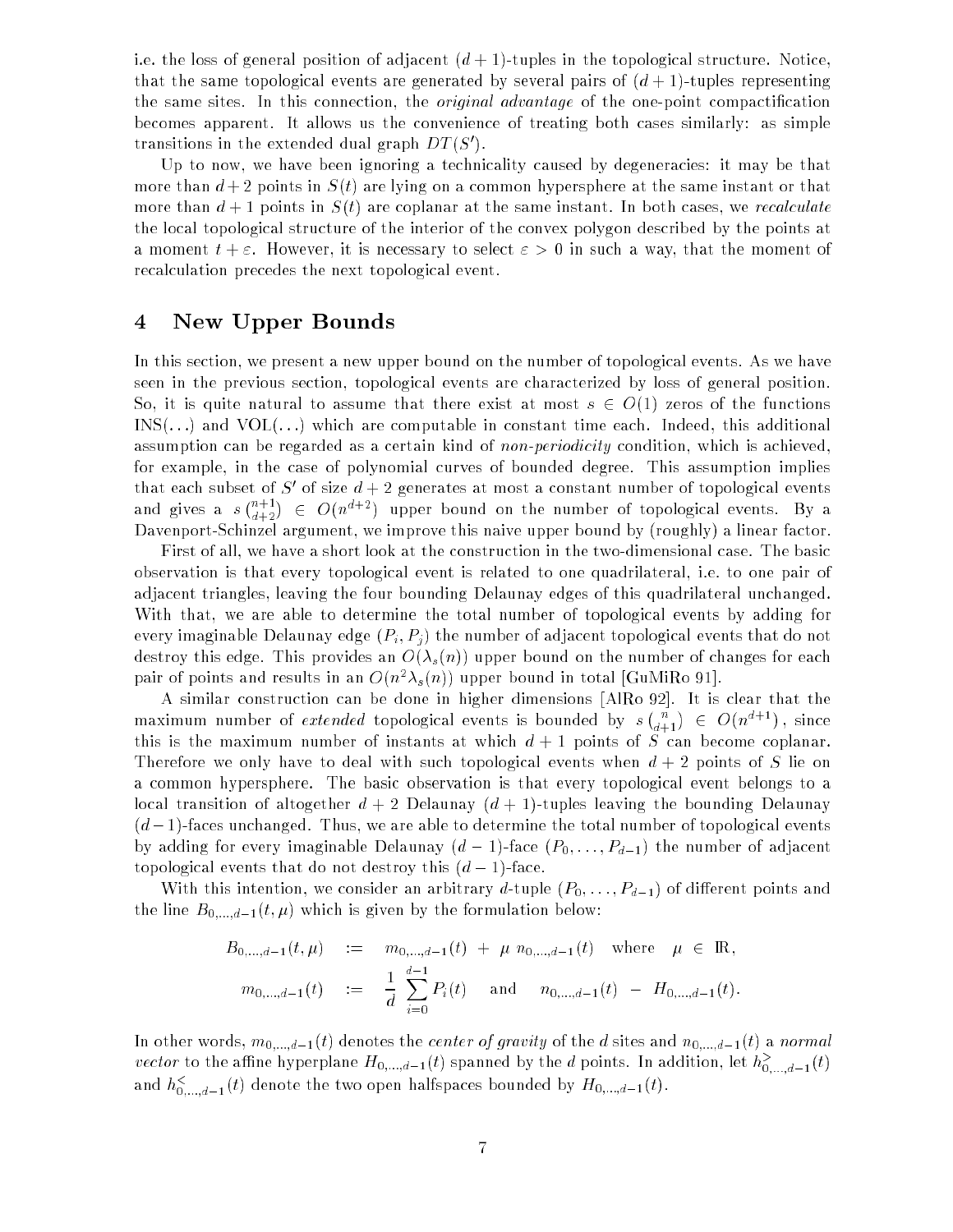

Figure 3: Characterizing the upper triangle  $\{F_i, F_j, F_k\}$  in IR<sup>2</sup>.

Now, whenever the Delaunay  $(d-1)$ -face  $(P_0, \ldots, P_{d-1})$  exists, there are exactly two  $(d+1)$ tuples  $\{P_0, \ldots, P_{d-1}, P^*\}$  and  $\{P_0, \ldots, P_{d-1}, P^*\} \in \mathcal{D}I\left(\mathcal{S}\right)$  adjacent to this Delaunay face with

$$
P' \in S'_{>} := (h^>_{0,\dots,d-1} \cap S) \cup \{\infty\} \text{ and } P'' \in S'_{<} := (h^<_{0,\dots,d-1} \cap S) \cup \{\infty\}.
$$

If we look at the  $\mu$ -values  $\mu_x(t)$  of the circumcenters of the circumspheres  $C(P_0, \ldots, P_{d-1}, P_x)$ on the bisector  $B_{0,...,d-1}(t,\mu)$ , the upper  $(d+1)$ -tuple is obviously characterized by the minimum value:

$$
\mu_{min}(t) := \min_{P_x \in S'_>} \mu_x(t).
$$

This can be seen by imaging a point (circumcenter) starting from  $m_{0,...,d-1}(t)$  and moving along the line  $B_{0,...,d-1}(t,\mu)$  until a first point  $P_x\in S_{>0}$  is captured by the variable circumsphere touching the sites  $P_0, \ldots, P_{d-1}$ . Naturally, an analogous construction can be done for the lower  $(d+1)$ -tuple. (Figure 3 displays the construction in the planar case.)

Now, if we investigate those moments when the upper  $(d+1)$ -tuple changes<sup>4</sup> we can restrict ourselves to those intervals in which  $h^>_{0, ..., d-1} \, \cap \, S \, \neq \, \emptyset.$  Next, we look closer at the functions  $\mu_x(t)$  and their pairwise points of intersection:

- Case (1)  $\mu_x(t) = \mu_y(t) < \infty$ Both circumspheres  $C(P_0, \ldots, P_{d-1}, P_x)$  and  $C(P_0, \ldots, P_{d-1}, P_y)$  are identical, which implies that all  $d+2$  points lie on a common hypersphere. By our non-periodicity assumption, this can happen only s times.
- Case (2)  $\mu_x(t) = \mu_y(t) = \infty$ These moments have no influence on the complexity of the minimum function  $\mu_k(t)$ , since we have restricted ourselves to intervals where  $\mu_k(t) < \infty$ .

<sup>&</sup>quot;Notice, that P' can only be replaced by another point of  $S'_{\geq}$ , because the Delaunay  $(d-1)$ -face  $(P_0,\ldots,P_{d-1})$ is not destroyed during the topological event.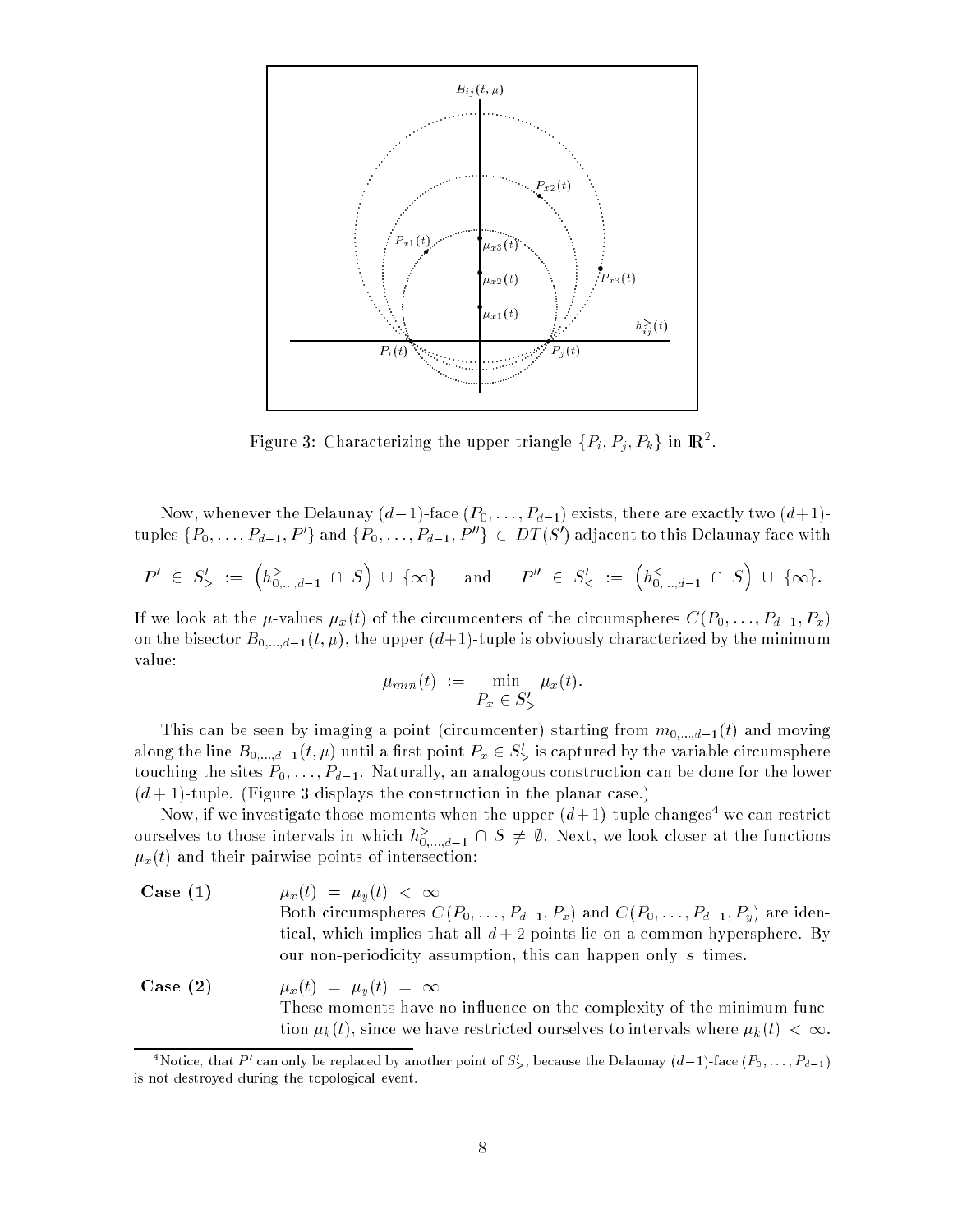Finally, we can summarize both cases with the statement that two different functions  $\mu_x(t)$ and  $\mu_y(t)$  have at most s relevant intersections. Thus, the theory of Davenport-Schinzel sequences implies that the minimum function  $\mu_k(t)$  has worst-case complexity  $O(\lambda_s(n))$ , where  $\lambda_s(n)$  is the maximum length of a Davenport-Schinzel sequence of length n and order s. Summing over all  $\binom{n}{d}$  tuples of points  $(P_0, \ldots, P_{d-1})$ , we obtain the following theorem.

**Theorem 2** Given a finite set  $S(t)$  of n continuous trajectories in d-dimensional space  $\mathbb{R}^d$ , the maximum number of topological events over time is  $O(n^d \lambda_s(n))$ . If only  $k \leq n$  points of S are moving (while the remaining  $n - k$  stay fixed), this upper bound goes down to  $O(\min\{k^{d+1}(n - k)\})$  $(k)^{\left[\frac{a}{2}\right]} + k^d \lambda_s(k)$ ,  $k n^{d-1} \lambda_s(n) + (n-k)^d \lambda_s(k)$ .

To prove the second part of this theorem we consider the  $O(k n^{d-1})$  moving and  $O((n-k)^d)$ fixed d-tuples separately. The crucial fact is that each fixed d-tuple generates only  $O(\lambda_s(k))$ instead of  $O(\lambda_s(n))$  topological events. To see that, let  $\{P_1,\ldots,P_d\}$  be a fixed d-tuple. Now if we investigate the  $\mu_x$ -functions defined above, any fixed point  $P_x \in S_f \setminus \{P_1, \ldots, P_d\}$  leads to a constant  $\mu_x$  function. From this it follows that

$$
\mu_k(t) := \min_{P_x \in S' \setminus \{P_1, \ldots, P_d\}} \mu_x(t)
$$

$$
= \min \left\{ \min_{P_x \in S_m} \mu_x(t), \mu_{min} \right\},
$$

where  $\mu_{min}$  is the minimum function of the constant functions  $\mu_x$  with  $P_x \in S_f \setminus \{P_1, \ldots, P_d\}.$ This proves that the function  $\mu_k(t)$  has at most  $O(\lambda_s(k+1))$  pieces. On the other hand, each of the remaining  $\binom{n}{d}$  $(n-k)$  $\binom{-k}{d}$  $\in O(k n^{d-1})$  moving d-tuples  $(P_1, \ldots, P_d)$  generates at most  $O(\lambda_s(n))$  topological events – as we have seen above. Combining these results with the very recent upper bound by [Ro 93a], we obtain the desired bound.

In contrast to that, the known lower worst-case bound is given by the following class of examples (compare [HaDe 59, K180, Se 82]). Imagine  $n - k$  points fixed such that the corresponding Voronoi diagram has complexity  $O((n-k)^{[d/2]})$  (which is the worst that can happen) and such that the circumspheres of the Delaunay  $(d + 1)$ -tuples can be stabbed by a common line.

After that, we make the  $k$  remaining points, one after the other, pass along this line. Using the classification of the Delaunay  $(d + 1)$ -tuples above, all  $O((n - k)^{\lceil d/2 \rceil})$  Delaunay tuples are destroyed during this movement. If we leave sufficient time between these movements, the topological sub-structure of the static points is destroyed only by the currently crossing point. Therefore every moving point generates  $\Omega((n-k)^{\lceil d/2 \rceil})$  topological events.

#### 5Dynamic Scenes

The topological structure of a Voronoi diagram under continuous motions of the points in S can be maintained by the following algorithm: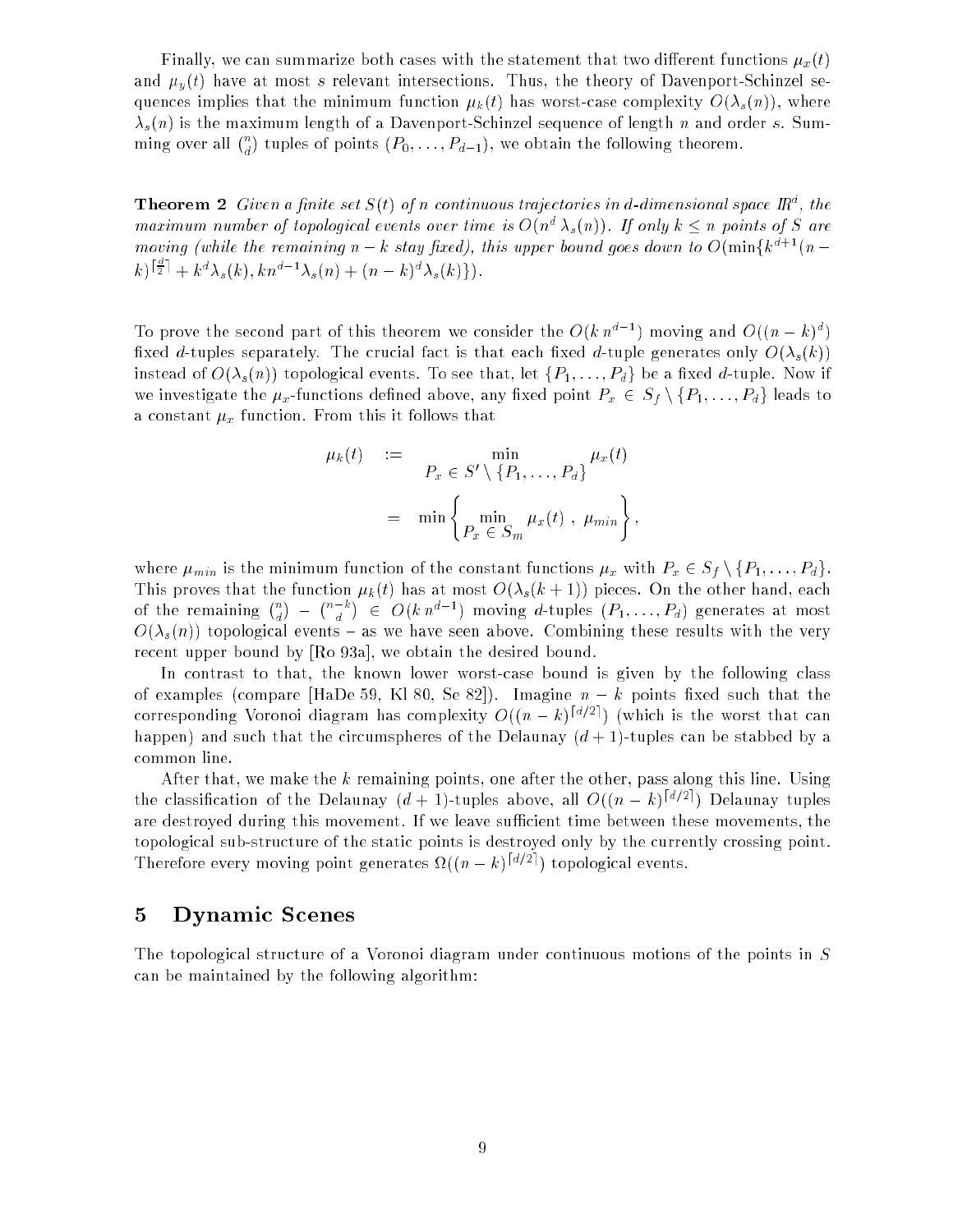- 1. Compute the topological structure  $DI$  (5 ( $t_0$ )) of the starting position.
- 2. For every existing pair of  $(a + 1)$ -tuples in DT (5  $(u_0)$ ) calculate the potential topological events.
- 3. For the set of the potential topological events create an event queue (priority queue).

## Iteration :

- 1. Determine the next topological event and decide whether it is an  $(i, j)$ -transition or a recalculation.
- 2. Process the topological event and update the event queue.

We look closer at the individual steps of the algorithm and their time and storage requirements. In the first preprocessing step, we compute the initial Delaunay triangulation  $DT(S(t_0))$  and augment it with extended dual edges, obtaining  $DT(S'(t_0))$  in  $O(n^{\frac{1}{2}l})$  time and and space (e.g., using the optimal algorithm by [Se 90]). In the second preprocessing step, we continue with a flow of the  $(a - 1)$ -faces in  $DI$  ( $S$  ( $t_0$ )) computing the potential topological events. If m denotes the number of  $(d + 1)$ -tuples which appear in the initial topological structure, this step can be done in  $O(m)$  time. In the third preprocessing step, we build up the event queue for the set of potential topological events. The topological events are stored in a priority queue according to their temporal appearance, with the corresponding  $(d+1)$ -tuples stored with each event. This step and therefore the entire preprocessing step requires  $O(n^{\frac{1}{2}} + m \log m)$  time and  $O(n^{\lfloor \frac{n}{2} \rfloor})$ ) space.

To determine the next topological event, we simply pop the event queue in time  $O(\log n)$ . Assuming that the degree of degeneracy remains constant, then one can decide in constant time if the event is an  $(i, j)$ -transition or a (local) recalculation. Now, each topological event destroys only a constant number of adjacent  $(d+1)$ -tuples while creating also a constant number of new ones. Thus, in order to update the event queue, all we have to do is to delete the destroyed pairs of  $(d + 1)$ -tuples and their corresponding topological events in the event queue and to insert the new ones. Thus, we spend time  $O(\log n)$  per event (which [Ro 91] shows is worst-case optimal" even under linear motions of the points in the plane). In summary, we have:

**Theorem 3** Given a finite set  $S(t)$  of n continuous trajectories in d-dimensional Euclidean space  $\mathbb{R}^d$ ,  $d \geq 2$ . After preprocessing requiring  $O(n^{\left[\frac{\alpha}{2}\right]} + m \log m)$  time and  $O(n^{\left[\frac{\alpha}{2}\right]})$  space, we can maintain the topological structure in worst-case optimal  $O(\log n)$  time per event. Thereby, m denotes the initial complexity of the Voronoi diagram at the starting position.

### 6Concluding Remarks and Open Problems

We have presented an algorithm for maintaining Voronoi diagrams of moving points over time. The major open question remaining is to prove that the presented bounds on the number of events are tight.

 $^{\circ}$ There is a parallel variant of this algorithm using only  $O(1)$  time per event [Ro 94].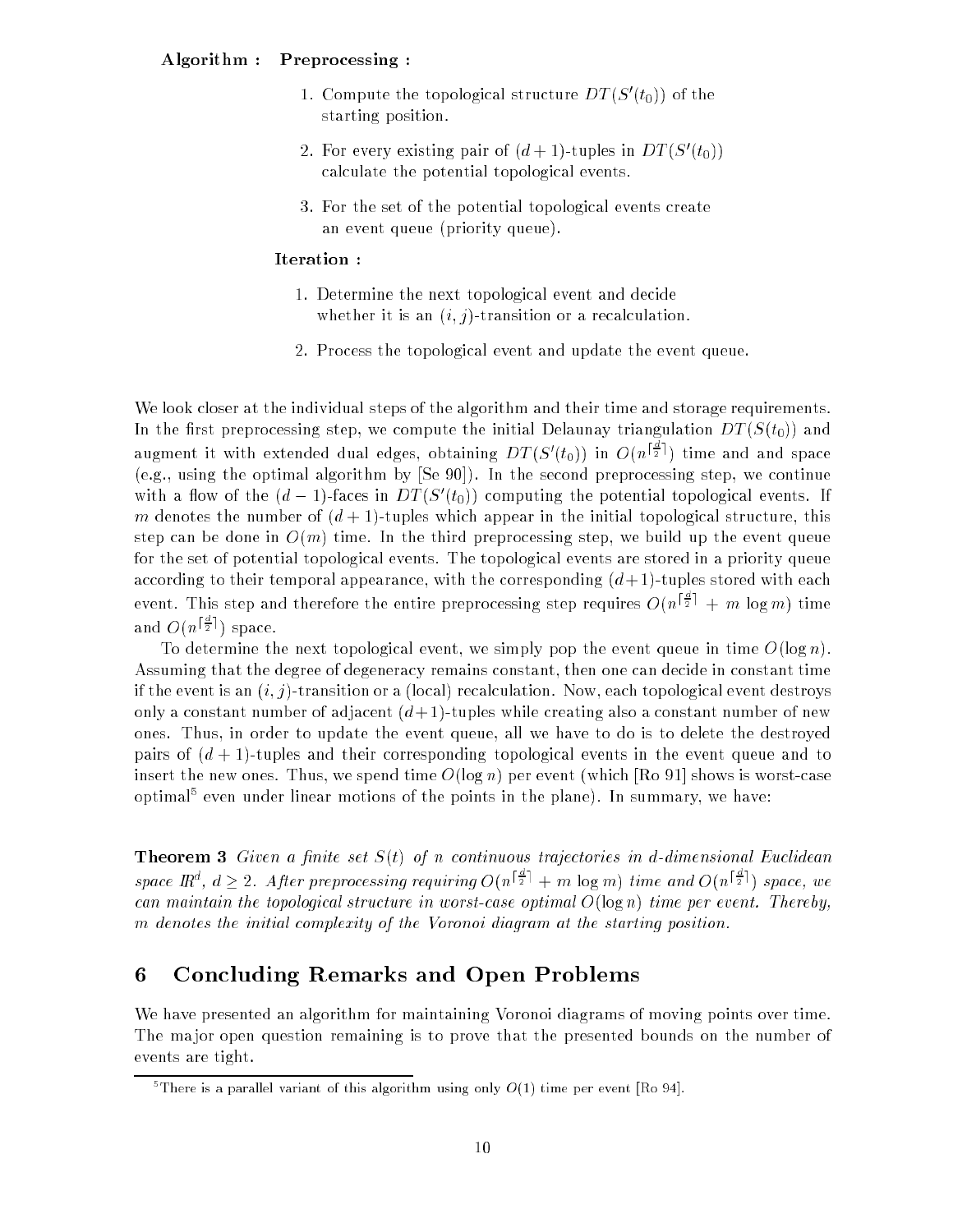The algorithm presented here has been implemented in the planar case  $(d = 2)$  on a SUN workstation, using special methods for numerically stable evaluation of the functions involved  $\mathcal{S}$  and the number of the number of the number of the number of the number of the number of the number of the number of the number of the number of the number of the number of the number of the number of the number o  $\sqrt{n}$ in the average case under linear motions chosen at random [Ro 93b]. We also expect in higher dimensions that the average number of topological events is signicantly smaller than the derived worst-case bounds.

Dynamic Voronoi diagrams can be used for planning the motion of a disk in a dynamic scene of continuously moving points (see [RoNo 91]). Additionally, there are many related geometric structures and problems in computational geometry which can be solved very efficiently if the Voronoi diagram is known in advance (for a survey see, e.g., [Au 90, Ro 91]).

A typical application of higher dimensional dynamic Voronoi diagrams which arises in the area of spatial path planning (such as air-traffic control) is the maintenance of the *closest pair* or the *all-nearest-neighbors* over time. It is also quite interesting to apply the pattern matching methods by [AoImImTo 90, ImSuIm 89] to higher dimensions.

### Acknowledgement

The authors wish to thank Peter Widmayer for carefully reading the manuscript.

## Table of Symbols

| $\cal S$         | set of points                 | DT(S)          | Delaunay graph of $S$                                        |  |
|------------------|-------------------------------|----------------|--------------------------------------------------------------|--|
| S'               | $S \cup \{\infty\}$           | DT(S')         | extended Delaunay graph of $S$                               |  |
| $\boldsymbol{n}$ | number of points              | $C(\ldots)$    | circumsphere                                                 |  |
| $\overline{d}$   | dimension                     | $v(\ldots)$    | circumcenter (Voronoi point)                                 |  |
| $\mathbb{E}^d$   | d-dimensional Euclidean space | $VOL(\ldots)$  | volume determinant                                           |  |
| $P_i$            | single point                  | $INS(\ldots)$  | insphere determinant                                         |  |
| $B_{ij}$         | bisector of $P_i$ and $P_j$   | OUTSIDE()      | sign of the oriented $INS$ . ) det.                          |  |
| $v(P_i)$         | Voronoi polyhedron of $P_i$   | $\lambda_s(n)$ | maximum length of a<br>$(n, s)$ -Davenport Schinzel sequence |  |
| VD(S)            | Voronoi diagram of $S$        |                |                                                              |  |

| [AgShSh 89] | A. Aggarwal, M. Sharir and P.W. Shor,<br>Sharp upper and lower bounds on the length of general Davenport-Schinzel sequences,        |
|-------------|-------------------------------------------------------------------------------------------------------------------------------------|
|             | Journal of Combinatorial Theory, Series A, Vol. 52, 1989, pp $228 - 274$                                                            |
| [A] 91]     | G. Albers,<br><i>Three-Dimensional Dynamic Voronoi Diagrams</i> (in German), Diploma thesis, Univer-<br>sity of Würzburg, July 1991 |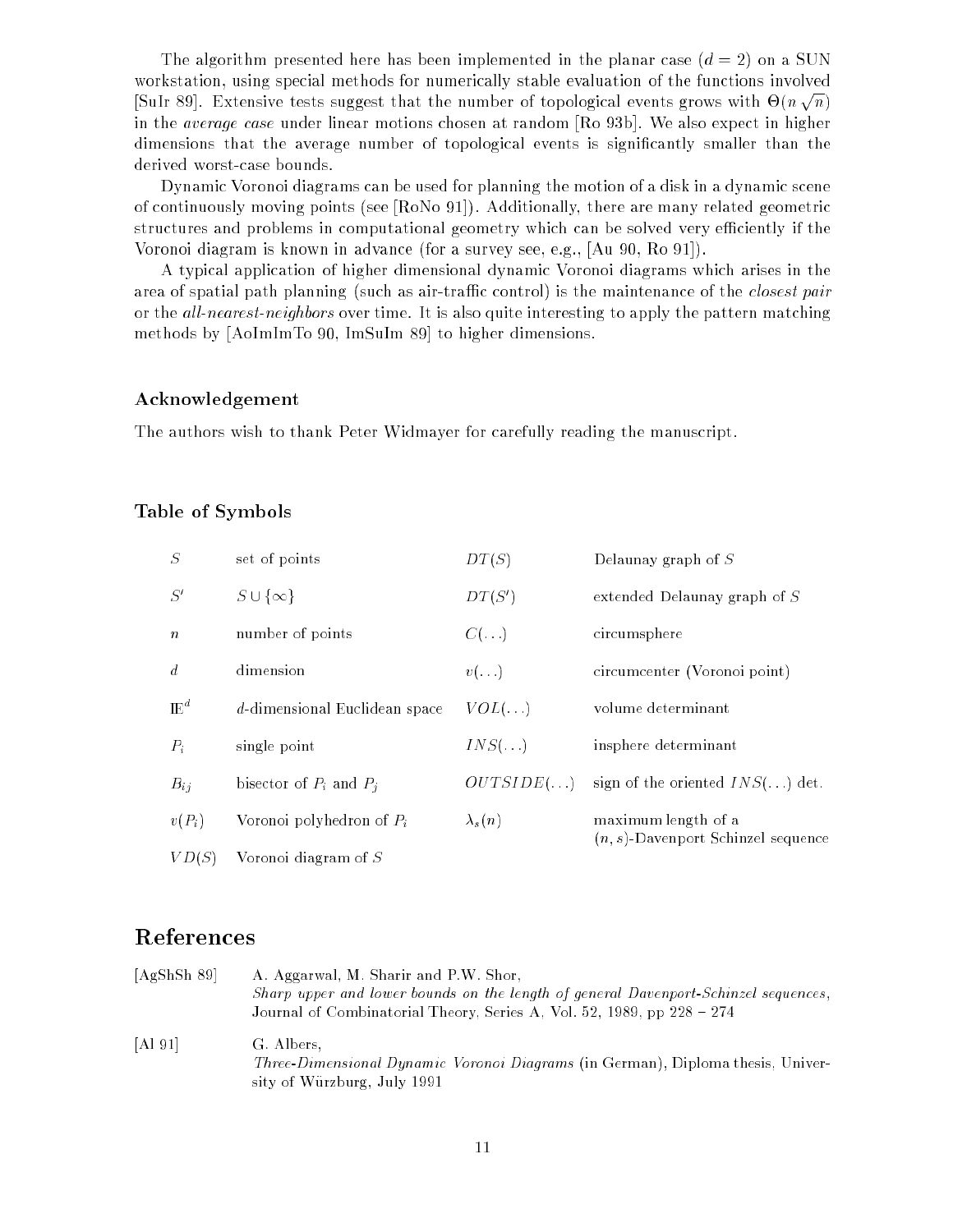| [AlRo 92]     | G. Albers and T. Roos,<br>Voronoi Diagrams of Moving Points in Higher Dimensional Spaces, in O. Nurmi<br>and E. Ukkonen (Eds.), Proc. Third Scandinavian Workshop on Algorithm Theory<br>SWAT'92, Helsinki, Finland, July 1992, LNCS 621, pp 399-409 |
|---------------|------------------------------------------------------------------------------------------------------------------------------------------------------------------------------------------------------------------------------------------------------|
| [AgGuSaSh 87] | A. Aggarwal, L. Guibas, J. Saxe and P. Shor,<br>A Linear Time Algorithm for Computing the Voronoi Diagram of a Convex Polygon,<br>Proc. 19th Annual ACM Symposium on Theory of Computing, New York City, 1987,<br>$pp 39 - 45$                       |
| [At 85]       | M.J. Atallah,<br>Some Dynamic Computational Geometry Problems, Computers and Mathematics with<br>Applications, Vol. 11, 1985, pp 1171 – 1181                                                                                                         |
| [AoImImTo 90] | H. Aonuma, H. Imai, K. Imai and T. Tokuyama,<br>Maximin Locations of Convex Objects and Related Dynamic Voronoi Diagrams, Proc.<br>6th ACM Symposium on Computational Geometry, Berkeley, 1990, pp 225 - 234                                         |
| [Au 90]       | F. Aurenhammer,<br>Voronoi Diagrams - A Survey of a Fundamental Data Structure, Report B $90 - 09$ ,<br>FB Mathematik, Serie B Informatik, Nov. 1990                                                                                                 |
| [Br 79]       | K. Brown,<br>Voronoi diagrams from convex hulls, Info. Proc. Letters, Vol. 9, No. 5, 1979, pp 223 –<br>228                                                                                                                                           |
| [DaSc $65$ ]  | H. Davenport and A. Schinzel,<br>A combinatorial problem connected with differential equations, American J. Math.,<br>Vol. 87, 1965, pp $684 - 689$                                                                                                  |
| [Ed $87$ ]    | H. Edelsbrunner,<br>Algorithms in Combinatorial Geometry, EATCS Monographs in Computer Science,<br>Springer, Berlin - Heidelberg, 1987                                                                                                               |
| [Fulle 91]    | J-J. Fu and R.C.T. Lee,<br>Voronoi Diagrams of Moving Points in the Plane, Int. Journal of Computational Ge-<br>ometry & Applications, Vol. 1, No. 1, 1991, pp $23 - 32$                                                                             |
| [GuKnSh 90]   | L. Guibas, D.E. Knuth and M. Sharir,<br>Randomized Incremental Construction of Delaunay and Voronoi Diagrams, Proc. 17th<br>Intern. Colloquium on Automata, Languages and Programming ICALP 90, LNCS 443,<br>Springer, 1990, pp 414 – 431            |
| [ $G$ uSt 85] | L. Guibas and J. Stolfi,<br>Primitives for the Manipulation of General Subdivisions and the Computation of<br>Voronoi Diagrams, ACM Transactions on Graphics, Vol. 4, No. 2, April 1985, pp 74 -<br>123                                              |
| [GuMiRo 91]   | L. Guibas, J.S.B. Mitchell and T. Roos,<br>Voronoi Diagrams of Moving Points in the Plane, in G. Schmidt and R. Berghammer<br>(Eds.), Proc. 17th International Workshop on Graph-Theoretic Concepts in Computer<br>Science, LNCS 570, pp 113 - 125   |
| [HaDe $59$ ]  | H. Hadwiger und H. Debrunner,<br>Kombinatorische Geometrie in der Ebene,<br>Monographies de L'Enseignement<br>Mathématique, No. 2, Université Genève, 1959                                                                                           |
| [Hash 86]     | S. Hart and M. Sharir,<br>Nonlinearity of Davenport-Schinzel Sequences and of Generalized Path Compression<br><i>Schemes</i> , Combinatorica, 1986, Vol. 6, pp $151 - 177$                                                                           |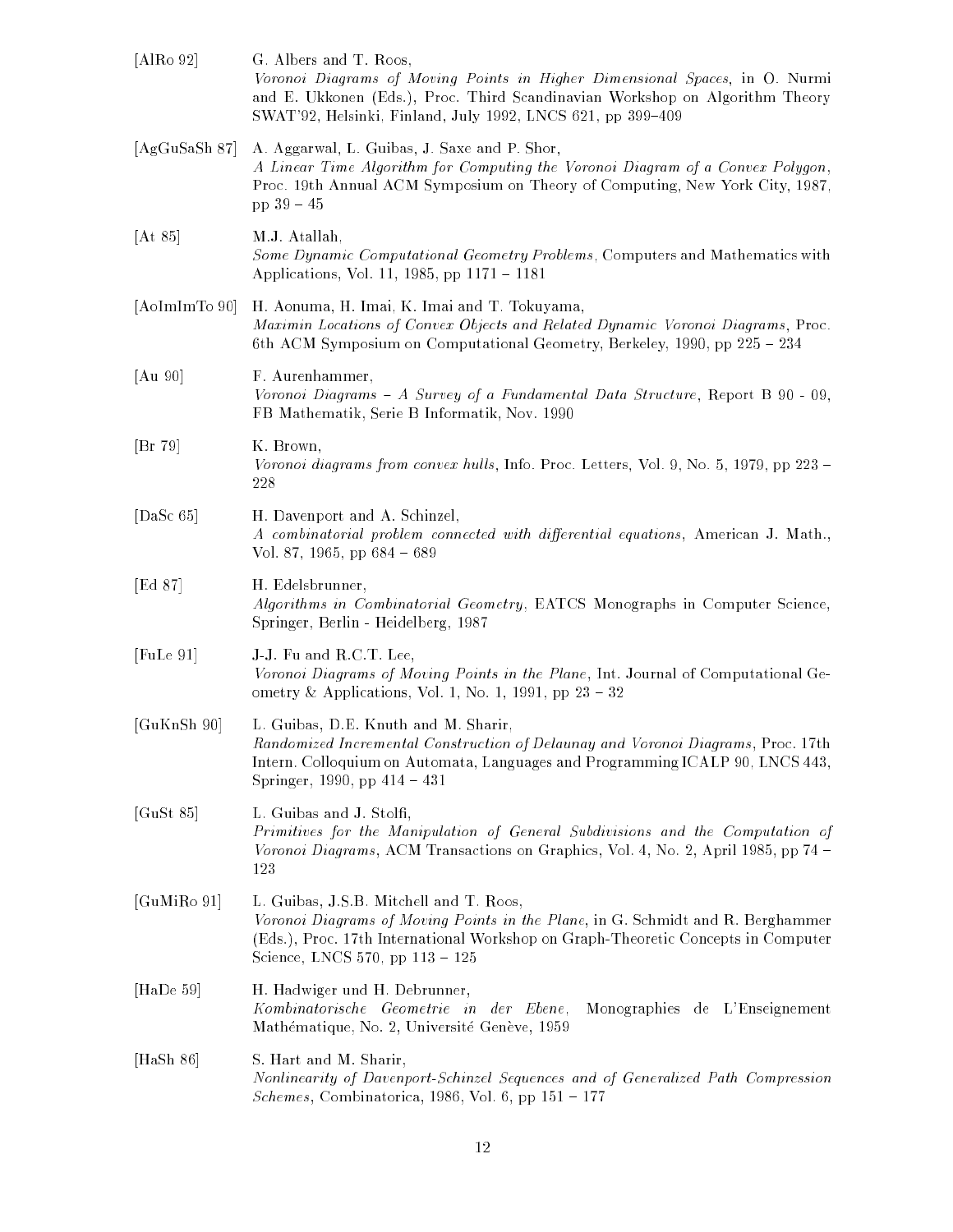| [HuKeKl 92]                     | D.P. Huttenlocher, K. Kedem and J.M. Kleinberg,<br>On dynamic Voronoi diagrams and the minimum Hausdorff distance for point sets<br>under Euclidean motions in the plane, Proc. $8^{th}$ ACM Symposium on Computational<br>Geometry, 1992, pp 110-119   |
|---------------------------------|---------------------------------------------------------------------------------------------------------------------------------------------------------------------------------------------------------------------------------------------------------|
| [ImIm 90]                       | H. Imai and K. Imai,<br>Voronoi Diagrams of Moving Points, Proc. Int. Computer Symp., Taiwan, 1990,<br>pp $600 - 606$                                                                                                                                   |
| [ImSuIm 89]                     | K. Imai, S. Sumino and H. Imai,<br>Geometric Fitting of Two Corresponding Sets of Points, Proc. 5th ACM Symp. on<br>Computational Geometry, 1989, pp 266 - 275                                                                                          |
| [Kl 80]                         | V. Klee,<br>On the complexity of d-dimensional Voronoi diagrams, Archiv d. Math., Vol. 34, 1980,<br>$pp 75 - 80$                                                                                                                                        |
| [ $O'Ro$ 91]                    | J. O'Rourke,<br>Computational Geometry Column 12, SIGACT News, Vol. 22, No. 2, Spring 1991,<br>pp $26 - 29$                                                                                                                                             |
| [PrSh 85]                       | F.P. Preparata and M.I. Shamos,<br>Computational Geometry - An Introduction, Springer - Verlag, New York, 1985                                                                                                                                          |
| [Ro 90]                         | T. Roos,<br>Voronoi Diagrams over Dynamic Scenes (Extended Abstract), Proceedings 2nd Cana-<br>dian Conference on Computational Geometry, Ottawa, 1990, pp 209 - 213                                                                                    |
| [Ro 91]                         | T. Roos,<br>Dynamic Voronoi Diagrams, PhD Thesis, University of Würzburg, Sept. 1991                                                                                                                                                                    |
| [Ro 93a]                        | T. Roos,<br><i>Tighter bounds on Voronoi diagrams of moving points, Proc.</i> 5 <sup>th</sup> Canadian Conference<br>on Computational Geometry CCCG'93, Waterloo, Ontario, 1993                                                                         |
| [Ro 93b]                        | T. Roos,<br>Voronoi Diagrams over Dynamic Scenes, Discrete Applied Mathematics, Vol. 43, 1993,<br>pp 243 - 259                                                                                                                                          |
| $\lbrack \text{Ro } 94 \rbrack$ | T. Roos,<br>Maintaining Voronoi Diagrams in Parallel, Proc. ACM-IEEE Hawaii International<br>Conference on System Sciences HICSS'94, Maui, Hawaii, Jan. 1994                                                                                            |
| [RoNo 91]                       | T. Roos and H. Noltemeier,<br>Dynamic Voronoi diagrams in motion planning: Combining local and global strategies,<br>Proc. 15 <sup>th</sup> IFIP Conference on System Modelling and Optimization, Zurich, Switzer-<br>land, LNCIS 180, pp 102-111, 1991 |
| [Se 82]                         | R. Seidel,<br>The complexity of Voronoi diagrams in higher dimensions, Proc. 20th Annual Allerton<br>Conference, $1982$ , pp $94 - 95$                                                                                                                  |
| [Se 90]                         | R. Seidel,<br>Linear Programming and Convex Hulls Made Easy, Proc. 6th ACM Symposium on<br>Computational Geometry, Berkeley, 1990, pp 212 - 215                                                                                                         |
| [Sh 88]                         | M. Sharir,<br>Davenport-Schinzel sequences and their geometric applications, in R.A. Earnshaw<br>(Ed.): Theoretical Foundations of Computer Graphics and CAD, NATO ASI Series,<br>Vol. F40, Springer, 1988, pp 253 - 278                                |